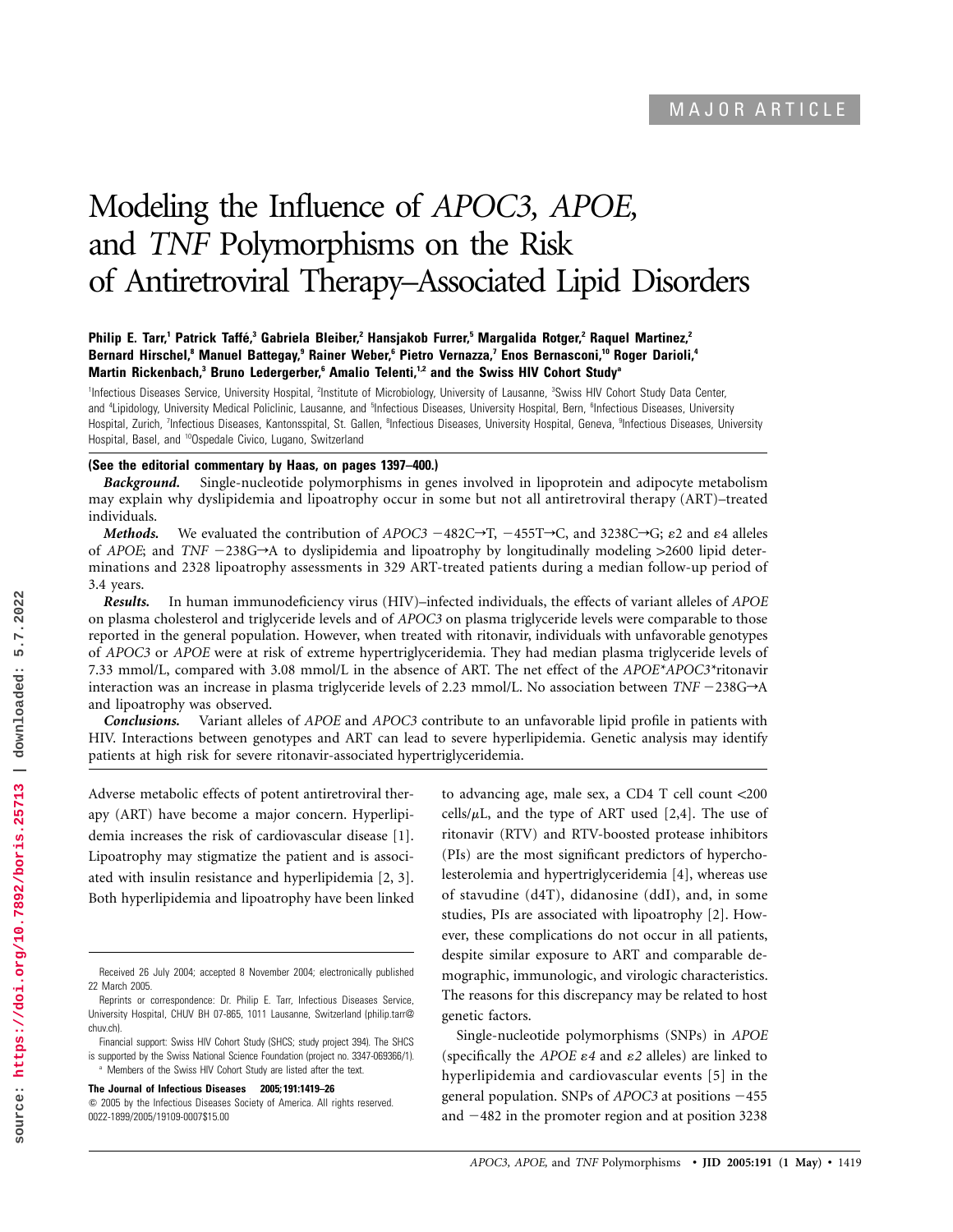in the 3 untranslated region (the *Sst*I allele) are associated with hypertriglyceridemia [6, 7]. A SNP at position  $-238$  in the promoter region of *TNF* (previous designation, *TNF-*a) has been linked to the more-rapid onset of lipoatrophy in ARTtreated patients [8], and the rare allele was found to be present more frequently in patients with HIV who have lipoatrophy than in those who do not have the condition [9]. The *APOE* genotype may be functionally associated with hyperlipidemia, as the role of APOE in the transport and clearance of lipoprotein remnants from the bloodstream would suggest [5]. Through the inhibition of the activity of lipoprotein lipase, APOC3 modulates lipolysis and hepatic clearance of plasma triglycerides (TGs) [6, 7]. TNF expression in adipose tissue has been implicated in lipoatrophy because of its modulation of lipolysis and adipocyte differentiation [10]. Most reports on the metabolic complications associated with *APOE* and *APOC3* polymorphisms have been based on studies of the general population. In HIV-infected individuals, the interpretation of the data has been limited by the small number of patients studied [11, 12], contradictory findings regarding a link between *APOE* genotype and hyperlipidemia [12–14], and a focus on PI-treated men [13–15]. The present study used a longitudinal approach to model the influence of *APOE* and *APOC3* polymorphisms on ART-associated hyperlipidemia, as well as the influence of the  $TNF -238$  polymorphism on lipoatrophy, in the context of frequent changes of therapy and other contributing factors.

## **PATIENTS AND METHODS**

*Patients.* Study participants were followed in the Swiss HIV Cohort Study (SHCS) (http://www.shcs.ch) and were treated for HIV infection at 1 of 7 Swiss medical centers. The genetics project of the SHCS was approved by the ethics committees of all participating centers. Patients were included if they had given written, informed consent for genetic testing.

Lipid determinations included the routine assessments of plasma total cholesterol, high-density lipoprotein (HDL) cholesterol, and TG levels. The level of non-HDL cholesterol (NHC) was calculated by subtracting the level of HDL cholesterol from the level of total cholesterol. Patients who had a Centers for Disease Control and Prevention stage C AIDS-defining event in the preceding 3 months or a CD4 T cell count  $\langle 100 \text{ cells/}\mu\text{L}$  were excluded, to limit confounding by HIVassociated wasting and opportunistic illness. Lipoatrophy was defined by the patient-reported presence of fat loss at  $\geq 1$  body site (face, neck, arms, legs, or buttocks) that was confirmed by the physician on physical examination. No lipoatrophy assessments were made by use of computed tomography scanning or dual-energy x-ray absorptiometry. The fasting state (with fasting defined as  $\geq 8$  h without caloric intake) was recorded each time that a blood sample was taken.

*Allelic discrimination.* Genomic DNA was extracted from

frozen leukocyte pellets. *APOC3* promoter −482C→T [7], *APOC3* 3'UTR 3238C→G [7], *APOE* coding region 2060T→C [5], and *TNF* promoter  $-238G\rightarrow A$  [8, 9] were investigated by TaqMan allelic discrimination (Applied Biosystems) (table 1). The polymorphisms of *APOC3*  $-455T\rightarrow C$ , *APOE* 2060T $\rightarrow$ C, and *APOE*  $2198C \rightarrow T$  were assessed by PCR amplification and restriction fragment–length polymorphism (RFLP) analysis using either *Fok*I [13, 16] or *Hha*I [17] digestion. All equivocal results were repeated and confirmed by a second observer. Results were entered into the central SHCS database in a blinded fashion.

For statistical analysis, all variant alleles were assessed individually, and, for the purpose of clarity, were reported using previously reported composite genotypes [13, 18]. For analysis of plasma TG levels [18], we assessed (1) the presence of *APOE*  $\epsilon$ 3/ $\epsilon$ 3 versus  $\epsilon$ 2-containing *APOE* genotypes (i.e.,  $\epsilon$ 2/ $\epsilon$ 2,  $\epsilon$ 2/  $\epsilon$ 3, and  $\epsilon$ 2/ $\epsilon$ 4) versus *APOE*  $\epsilon$ 3/ $\epsilon$ 4 and *APOE*  $\epsilon$ 4/ $\epsilon$ 4, as well as (2) *APOE*  $\epsilon 3/\epsilon 3$  versus all alleles other than  $\epsilon 3/\epsilon 3$ . For the analysis of plasma cholesterol levels [18], we assessed *APOE*  $\varepsilon$ 3/  $\varepsilon$ 3 versus  $\varepsilon$ 2-containing *APOE* genotypes (i.e.,  $\varepsilon$ 2/ $\varepsilon$ 2,  $\varepsilon$ 2/ $\varepsilon$ 3, and  $\epsilon^2/\epsilon^4$ ) versus *APOE*  $\epsilon^3/\epsilon^4$  and *APOE*  $\epsilon^4/\epsilon^4$ . For *APOC3*, the cumulative number of variant alleles was used, as reported elsewhere [13], and thus we assessed common alleles, 1 or 2 variant alleles, and all 3 variant alleles.

*Statistical analysis.* The data were analyzed longitudinally by modeling the individual effects of the different covariables on plasma lipid levels and on body fat loss. The study period was defined as the follow-up period beginning after the first study visit that included measurement of plasma lipid levels (available since 1999) until 22 March 2004, when information from the SHCS database was downloaded. The analysis used a well-established statistical method developed for longitudinal data analysis, population-averaged marginal modeling [19, 20]. A multivariate distribution was fitted to the data by use of score-like methods (generalized estimating equations) [19, 20]. The advantages of this approach include the ability to accommodate repeated measurements at irregular intervals, the straightforward interpretation of regression coefficients, and the computational efficiency for relatively large data sets. Covariables included in the regression model were ART regimen, age, sex, body mass index (BMI), waist circumference, fasting state, presumed mode of HIV transmission, ethnicity, diabetes mellitus status, treatment with lipidlowering agents, smoking status, CD4 T cell count, HIV load, and the genetic factors tested. The influence of ART and of lipidlowering agents on plasma lipid levels was assumed to be rapid and reversible [21]. For evaluation of the effects of the genetic

#### **Table 1.**

The table is available in its entirety in the online edition of the *Journal of Infectious Diseases.*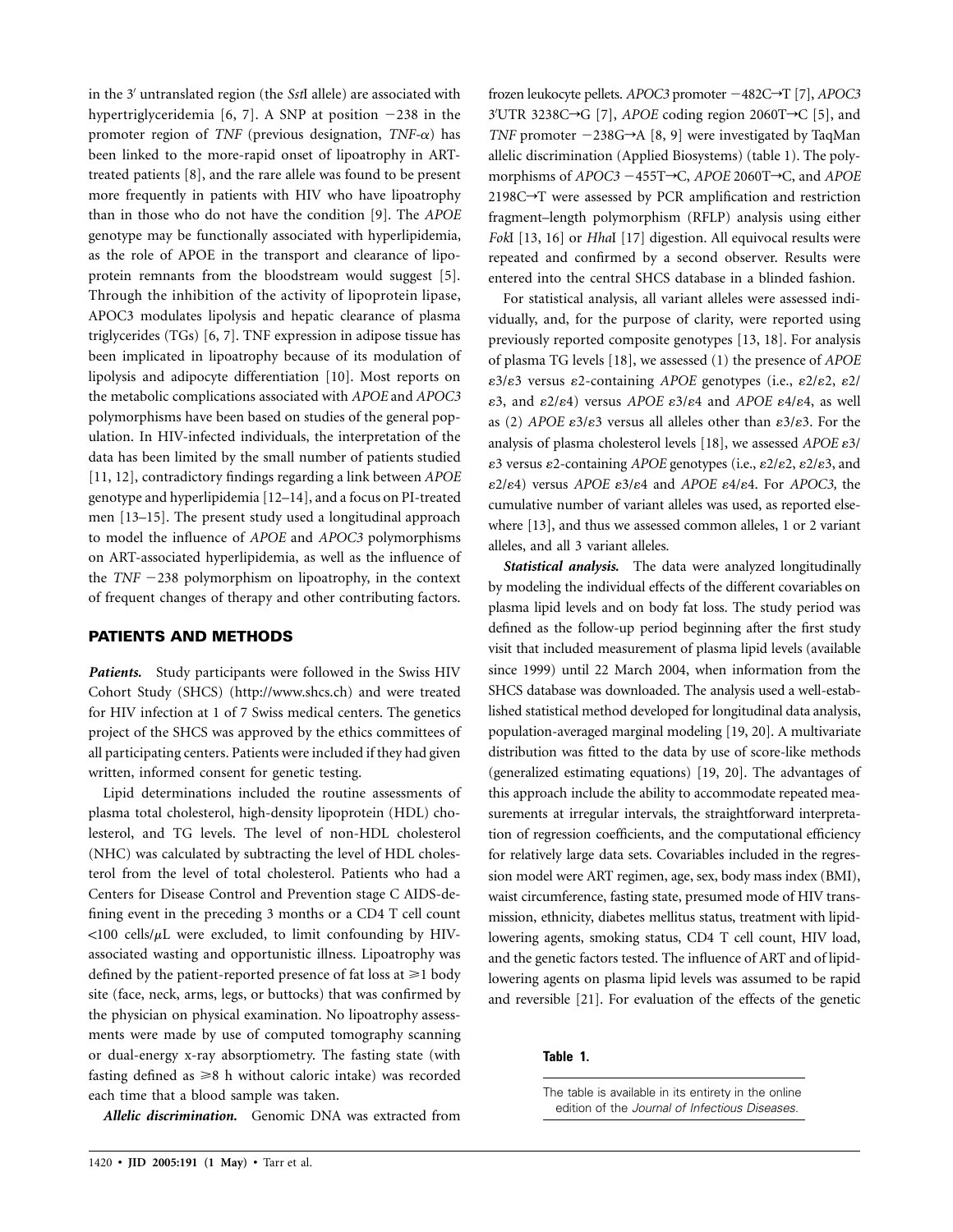## **Table 2. Patient characteristics.**

| Characteristic                                                                 | Study participants<br>$(n = 329)$ | <b>SHCS</b> participants<br>$(n = 6724)$ |
|--------------------------------------------------------------------------------|-----------------------------------|------------------------------------------|
| Baseline age, median (IQR), years                                              | 39.8 (35.5-47.3)                  | 38.2 (33.3-44)                           |
| Men/women, no. (% men)                                                         | 261/68 (79.3)                     | 4619/2105 (68.7)                         |
| Ethnicity, no. (%)                                                             |                                   |                                          |
| White                                                                          | 289 (87.8)                        | 5290 (78.7)                              |
| <b>Black</b>                                                                   | 23 (7)                            | 690 (10.3)                               |
| Hispanic                                                                       | 9(2.7)                            | 116(1.7)                                 |
| Asian                                                                          | 6(1.8)                            | 186 (2.8)                                |
| Unknown/other                                                                  | 2(0.6)                            | 442 (6.6)                                |
| CD4 T cell count, median (IQR), cells/ $\mu$ L                                 |                                   |                                          |
| <b>Baseline</b>                                                                | 407 (256-602)                     | 399 (237-592)                            |
| During follow-up period                                                        | 443 (298-629)                     | 426 (275-614)                            |
| Presumed mode of HIV transmission, no. (%)                                     |                                   |                                          |
| Homosexual sex                                                                 | 139 (42.2)                        | 2232 (33.2)                              |
| Heterosexual sex                                                               | 113 (34.3)                        | 2476 (36.8)                              |
| Intravenous drug use                                                           | 61(18.5)                          | 1773 (26.3)                              |
| Unknown                                                                        | 16(4.9)                           | 243 (3.6)                                |
| Viral load, no (%) with <400 RNA copies/mL                                     |                                   |                                          |
| <b>Baseline</b>                                                                | 246 (80.3)                        | 3276 (51.8)                              |
| During follow-up period                                                        | 2182 (84)                         | 22,575 (64.5)                            |
| Follow-up period                                                               |                                   |                                          |
| Duration, median (IQR), years                                                  | $3.4(3.2 - 3.6)$                  | $2.8(1.2 - 3.4)$                         |
| Dropouts during, no. (%)                                                       | 7(2.1)                            | 1099 (16.3)                              |
| Deaths during, no. (%)                                                         | 2(0.6)                            | 380 (5.6)                                |
| Treated with lipid-lowering agents, no. (%)                                    | 48 (14.6)                         | 580 (8.6)                                |
| Diabetes mellitus, no. (%)                                                     | 15(4.6)                           | 166(2.5)                                 |
| Plasma HDL cholesterol level during follow-up period, median (IQR), mmol/L     | $1.2(0.9-1.4)$                    | $1.2(0.9-1.4)$                           |
| Plasma non-HDL cholesterol level during follow-up period, median (IQR), mmol/L | $4.1(3.2-5)$                      | $3.8(3 - 4.7)$                           |
| Plasma triglyceride level during follow-up period, median (IQR), mmol/L        | $2(1.3-3.2)$                      | $1.7(1.1 - 2.8)$                         |
| Assessments at which lipoatrophy was present during follow-up period, no. (%)  | 519 (26.8)                        | 5254 (20.5)                              |

**NOTE.** HDL, high-density lipoprotein; IQR, interquartile range; SHCS, Swiss HIV Cohort Study.

variants on lipoatrophy, the cumulative exposure to ART was used, as was reported elsewhere [2, 22].

Exploratory analyses confirmed the published effects of individual ART agents on plasma HDL cholesterol, NHC, and TG levels and on lipoatrophy [3, 4, 23]. These data supported the rationale for dividing the ART regimens into the following groups: (1) no ART at the time that a blood sample was taken, (2) PI-sparing ART, (3) single-PI ART, and (4) RTV-containing ART. For lipoatrophy analysis, the ART regimens were divided into the following groups [2, 22]: (1) ART that did not include ddI, d4T, or a PI; (2) ART that included ddI and/or d4T but no PI; (3) ART that included a PI but not ddI or d4T; and (4) ART that included ddI and/or d4T and a PI.

When the date of the assessment of plasma lipid levels did not coincide with that of the assessment of waist circumference and weight, the values of these latter covariables were imputed by linear interpolation at the date of the assessment of plasma lipid levels. For appropriate confounding adjustment, crosssectional and longitudinal relationships between the continuous explanatory variables and the response were distinguished [20, 24, 25]. Adequate functional form was assessed using fractional

polynomials [26, 27]. The correlation structure was assumed to be autoregressive [19], because the clustering was at the individual level (repeated measurements). However, when other (e.g., exchangeable) correlation structures were used, the results were similar. Goodness of fit was evaluated visually by comparing mean observed and predicted measurements on time plots of values in strata defined by polymorphisms and ART group [20].

For analysis of lipoatrophy, the dependent variable was binary, and the logit link was used. The correlation structure was assumed to be exchangeable, because exploratory analyses indicated that lipoatrophy was rarely reversible over the followup period. A robust sandwich estimate of variances-covariances was used, which produces valid SEs even if the correlation structure was misspecified [19, 20].

Two-way as well as 3-way interactions between genotypes and ART groups were first tested globally. If the global test was significant, subcategories contributing to the *P* value were screened for, and significant and consistent strata were retained. The regrouping of subcategories into strata was performed using the global  $\chi^2$  test, to address the issue of multiple comparisons.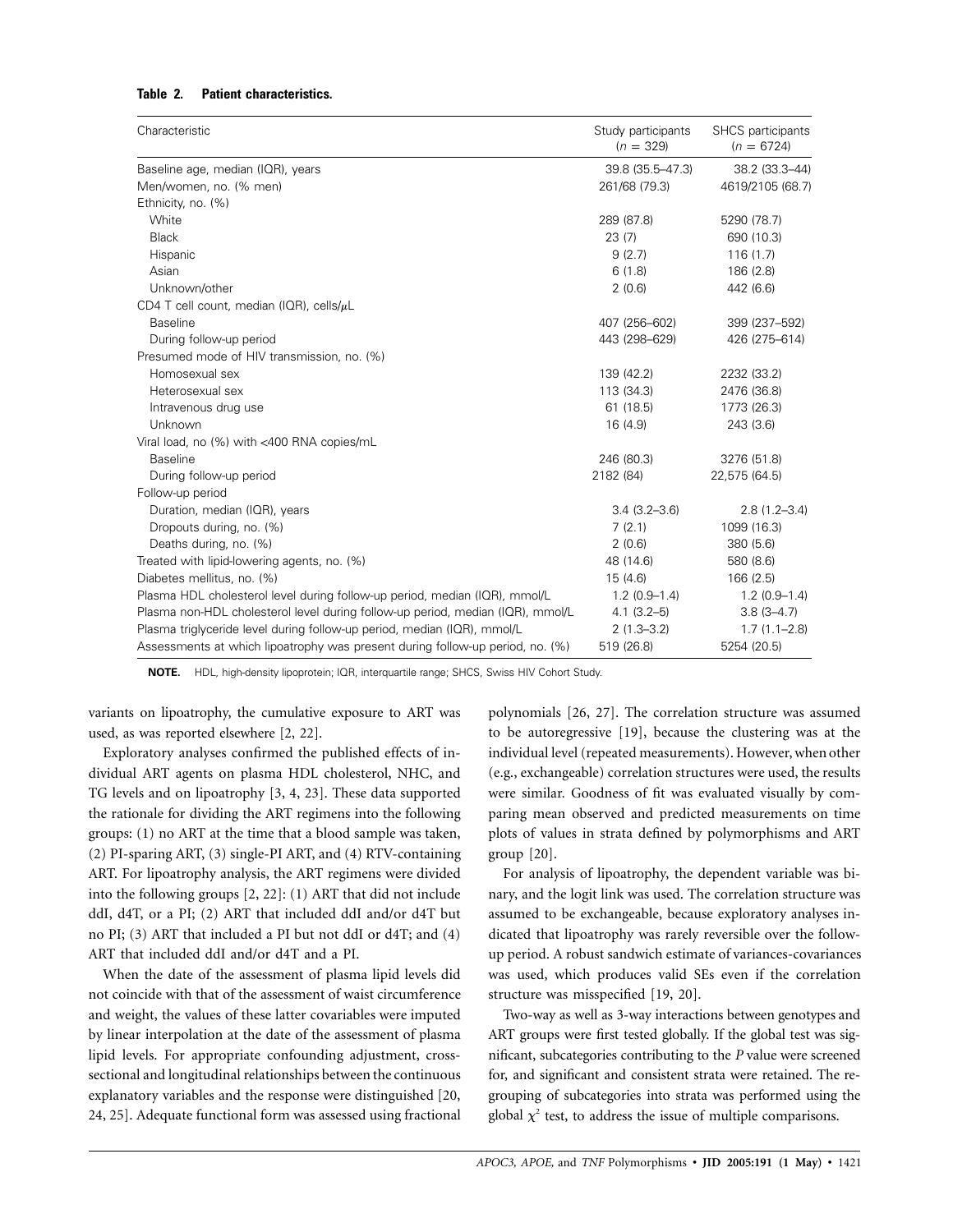**Table 3. Multivariate analysis of the contribution of demographic factors, antiretroviral therapy (ART), and variant alleles of** *APOE* **and** *APOC3* **to hyperlipidemia in 329 study participants.**

|                                                                                        | Effect on plasma level          |          |                                 |               |                                 |          |
|----------------------------------------------------------------------------------------|---------------------------------|----------|---------------------------------|---------------|---------------------------------|----------|
|                                                                                        | <b>HDL</b><br>cholesterol       |          | Non-HDL<br>cholesterol          |               | <b>Triglycerides</b>            |          |
| Variable                                                                               | Mean (95% CI)<br>change, mmol/L | P        | Mean (95% CI)<br>change, mmol/L | $\mathcal{P}$ | Mean (95% CI)<br>change, mmol/L | P        |
| Baseline age (change per year)                                                         | $-0.01$ ( $-0.02$ to $-0.002$ ) | .025     | $0.07$ (0.04 to $-0.10$ )       | < 001         | $0.04$ (-0.01 to 0.08)          | .101     |
| Male sex                                                                               | $-0.18$ ( $-0.3$ to $-0.06$ )   | .004     | $-0.09$ ( $-0.45$ to 0.26)      | .610          | $-0.36$ ( $-0.85$ to 0.13)      | .153     |
| Fasting state                                                                          | $-0.01$ ( $-0.03$ to 0.02)      | .500     | $0.05$ (-0.03 to 0.14)          | .219          | $-0.18$ ( $-0.37$ to 0.02)      | .073     |
| ART                                                                                    |                                 |          |                                 |               |                                 |          |
| PI sparing                                                                             | $0.11(0.03 - 0.17)$             | .006     | $-0.27$ (-0.49 to $-0.04$ )     | .019          | $0.23$ (-0.29 to 0.75)          | .381     |
| Single PI                                                                              | $0.06$ (-0.01 to 0.13)          | .080     | $0.29(0.07 - 0.52)$             | .010          | $0.20$ (-0.31 to 0.71)          | .448     |
| RTV containing                                                                         | $-0.01$ ( $-0.08$ to 0.07)      | .823     | $0.65(0.41 - 0.89)$             | < 001         | $1.71(1.16 - 2.25)$             | < .001   |
| Treated with lipid-lowering agents                                                     | $-0.03$ ( $-0.98$ to 0.03)      | .298     | $-0.29$ ( $-0.50$ to $-0.09$ )  | .005          | $0.60(0.20 - 0.99)$             | .003     |
| APOE genotype                                                                          |                                 |          |                                 |               |                                 |          |
| $\epsilon$ 2/ $\epsilon$ 2, $\epsilon$ 3/ $\epsilon$ 2, and $\epsilon$ 4/ $\epsilon$ 2 | $-0.04$ ( $-0.16$ to 0.07)      | .467     | $0.02$ (-0.30 to 0.33)          | .917          | <b>NA</b>                       | .        |
| $\epsilon$ 3/ $\epsilon$ 4 and $\epsilon$ 4/ $\epsilon$ 4                              | $-0.06$ ( $-0.15$ to 0.04)      | .236     | $0.27(0.02 - 0.53)$             | .038          | <b>NA</b>                       | $\cdots$ |
| All genotypes other than $\epsilon 3/\epsilon 3$                                       | <b>NA</b>                       | $\cdots$ | <b>NA</b>                       | $\cdots$      | $0.73(0.41 - 1.04)$             | .001     |
| APOC3 genotype                                                                         |                                 |          |                                 |               |                                 |          |
| 1 or 2 variant alleles                                                                 | $0.26$ (-0.05 to 0.11)          | .523     | $-0.19$ ( $-0.40$ to 0.03)      | .088          | $0.03$ (-0.28 to 0.35)          | .828     |
| All 3 variant alleles                                                                  | $0.03$ (-0.07 to 0.14)          | .534     | $-0.27$ ( $-0.55$ to 0.002)     | .052          | $0.57(0.16 - 0.98)$             | .006     |

**NOTE.** The reference for the regression model represents a mean plasma HDL cholesterol level of 1.25 mmol/L (95% confidence interval [CI], 1.05–1.44), a mean non–high density lipoprotein (HDL) cholesterol level of 4.87 mmol/L (95% CI, 4.33–5.42), and a mean plasma triglyceride level of 1.57 mmol/L (95% CI, 0.78– 2.35) for a 43-year-old woman whose plasma lipid levels were assessed in the nonfasting state, had a body mass index (BMI) of 23 kg/m², had a waist circumference of 85 cm, had a CD4 T cell count of 500 cells/µL, had a viral load of 1.7 log<sub>10</sub> copies/mL, was white, was not diabetic, was a nonsmoker, was not being treated with ART, was not being treated with lipid-lowering agents, was transmitted HIV by heterosexual sex, and had the common *APOE* and *APOC3* genotypes. Values are adjusted for all the variables shown, as well as for diabetes mellitus status, ethnicity, smoking status, BMI, waist circumference, and viral load. For continuous variables, the effect on the plasma lipid level of each variable represents the impact of a 1-unit increase. For categorical variables, the effect represents the impact that the indicated variable has on plasma lipid levels compared with the reference value. NA, not applicable; PI, protease inhibitor; RTV, ritonavir.

Patients who had elevated plasma HDL cholesterol, NHC, and TG levels were matched by age ( $\pm$  5 years), BMI ( $\pm$  3 units), sex, and ART group to patients who had normal values for these lipid parameters, and a single-time-point, cross-sectional analysis was performed. All statistical analyses were conducted using Stata (version 8.2; StataCorp).

## **RESULTS**

Patients. The clinical characteristics of the study patients  $(n = 329)$  are summarized in table 2. We compared their characteristics with those of the entire population of patients enrolled in the SHCS who had  $\geq 1$  follow-up visit during 1999– 2003 ( $n = 6724$ ). Compared with this population of the SHCS, the study patients were more likely to have suppressed HIV viremia, the duration of their follow-up period was longer, and there were fewer deaths and dropouts. These characteristics define the selection bias of patients in the SHCS Genetic Cohort, who were chosen for the quality of their clinical documentation and their ability to sign the consent form for genetic analysis.

The allelic frequencies were as follows:  $APOC3 - 455T \rightarrow C$ , 0.410; *APOC3* −482C→T, 0.303; *APOC3* 3238C→G, 0.092; *APOE*  2060T→C, 0.093; *APOE* 2198C→T, 0.055; and *TNF* 238G→A, 0.035. These were comparable to the published allelic frequencies in ethnically similar populations [28]. The distribution of the genotypes was as follows:  $APOE \epsilon^3/\epsilon^3$ , 238 patients (72.3%); *APOE* genotypes other than  $\epsilon 3/\epsilon 3$ , 91 patients (27.7%;  $\epsilon 2/\epsilon 2$ ,  $\epsilon^2/\epsilon^3$ , or  $\epsilon^2/\epsilon^4$ , 35 patients [10.6%];  $\epsilon^3/\epsilon^4$  or  $\epsilon^4/\epsilon^4$ , 56 patients [17.0%]); common alleles of *APOC3,* 120 patients (36.5%); 1 or 2 variant alleles of *APOC3,* 150 patients (45.6%); and all 3 variant alleles of *APOC3,* 59 patients (17.9%).

During the follow-up period, a total of 2608 determinations of plasma cholesterol (both HDL and NHC) levels (mean, 7.4 determinations of plasma cholesterol levels/patient) and 2741 determinations of plasma TG levels (mean, 7.8 determinations of plasma TG levels/patient) were recorded (range, 3–18 total lipid determinations/patient). The mean number of determinations of plasma TG levels during the follow-up period was comparable in subjects with low and high median plasma TG levels (patients with low median plasma TG levels, 7.97 determinations/patient; patients with high median plasma TG levels, 8.25 determinations/patient); the median number of determinations was identical (7 determinations/patient). Thus, potential bias due to overrepresentation of subjects with high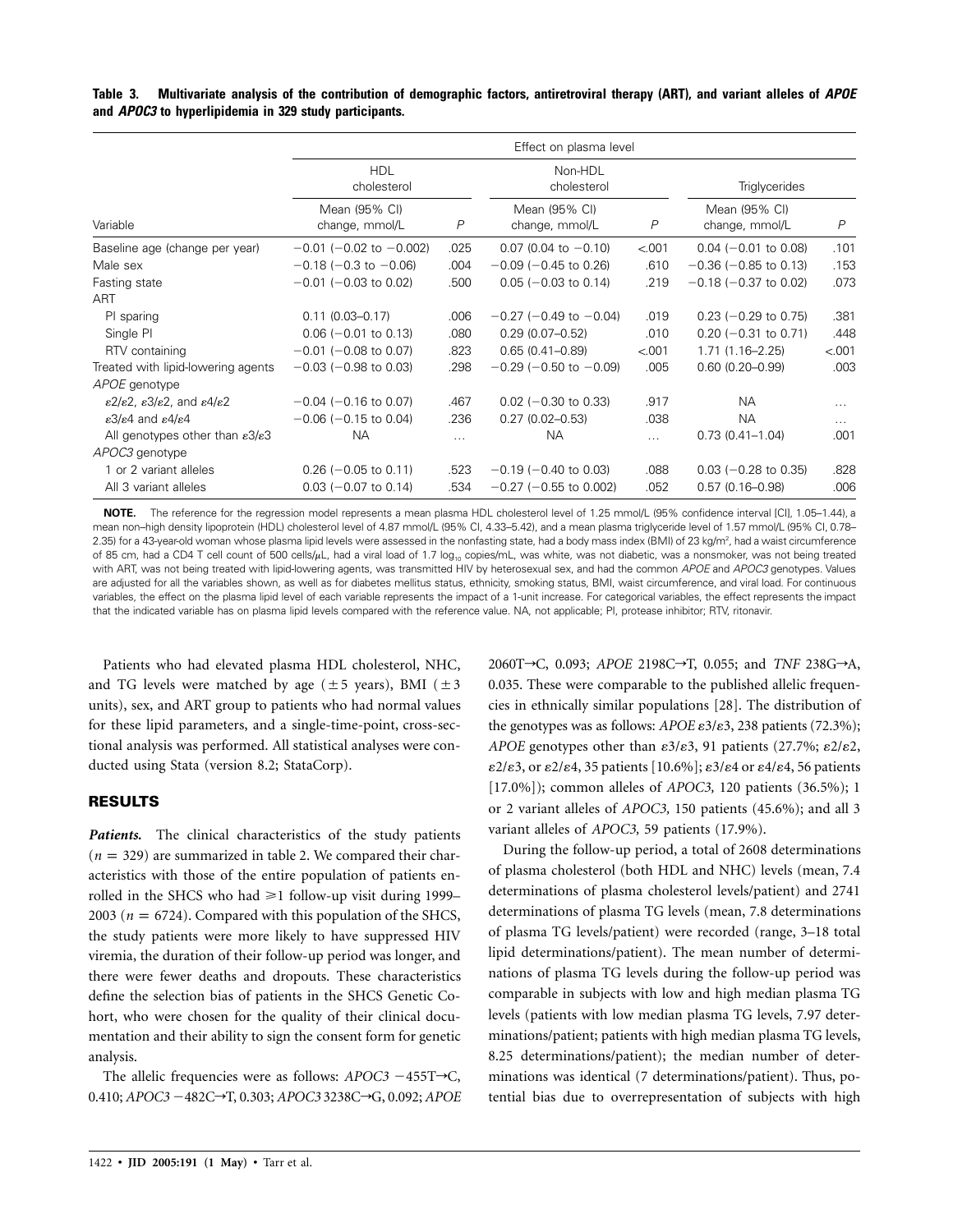**Table 4. Interactions between genotypes and antiretroviral therapy (ART).**

|                |                    | Plasma level           |                   |
|----------------|--------------------|------------------------|-------------------|
| Interaction    | HDI<br>cholesterol | Non-HDL<br>cholesterol | Triglycerides     |
| ART*APOE       | .799               | .087                   | .474              |
| ART*APOC3      | .202               | .100                   | .233              |
| APOE*APOC3     | .738               | .197                   | .025 <sup>a</sup> |
| ART*APOE*APOC3 | .584               | .173                   | .003 <sup>b</sup> |

**NOTE.** All data are *P* values as determined by global  $x^2$  test. HDL, highdensity lipoprotein.

<sup>a</sup> The only genotype category that contributed significantly was *APOE* genotypes other than  $\epsilon$ 3/ $\epsilon$ 3, in association with all 3 variant alleles of *APOC3*.<br><sup>b</sup> The only ART category that contributed significantly was ART containing

ritonavir in patients who have *APOE* genotypes other than  $\varepsilon 3/\varepsilon 3$  in association with all 3 variant alleles of *APOC3*.

plasma TG levels is unlikely. The median plasma lipid levels during the follow-up period are shown in table 2. Results were unchanged when plasma lipid levels in patients who had an AIDS-defining event in the preceding 3 months or a CD4 T cell count <100 cells/ $\mu$ L were included.

*Effects of ART regimen on plasma lipid levels.* There were a total of 9169 determinations of the type of ART regimen in use during the study period. No ART was in use at 1078 (11.8%) time points. PI-sparing ART, single-PI ART, and RTV-containing ART were in use at 2965 (32.3%), 3242 (35.4%), and 1884 (20.5%) time points, respectively. The influence of ART regi-

men on plasma lipid levels is summarized in table 3. The population-averaged plasma HDL cholesterol level was higher in patients treated with PI-sparing ART ( $P = .006$ ). The plasma NHC level was lower in patients treated with PI-sparing ART  $(P = .019)$  and higher in patients treated with single-PI ART  $(P = .01)$  or RTV-containing ART  $(P < .001)$ . Plasma TG levels were significantly higher only in patients treated with RTVcontaining ART  $(P < .001)$ . Because RTV can be used at different dosages, we compared plasma TG levels in patients treated with RTV alone (600 mg of RTV twice daily) or in combination with lopinavir (100 mg of RTV twice daily) or saquinavir (400 mg of RTV twice daily). The median plasma TG levels during the follow-up period in these 3 groups of patients were comparable (3.19 vs. 3.00 vs. 2.89 mmol/L, respectively;  $P = .63$ ). Thus, patients treated with RTV were analyzed as a single group. As was reported elsewhere [29], there was a trend toward higher mean plasma TG levels in patients treated with PI-sparing ART that contained efavirenz (0.47 mmol/L [95% confidence interval  $\{CI\}$ ,  $-0.08$  to 1.02 mmol/ L] increase in plasma TG levels;  $P = .09$ .

*Effects of variant alleles on plasma TG levels. APOE* genotypes other than the common  $\varepsilon 3/\varepsilon 3$  genotype were associated with higher mean plasma TG levels  $(P < .001)$  (table 3). The increase in plasma TG levels was 0.9 mmol/L (95% CI, 0.43–1.36 mmol/L)  $(P < .001)$  for *APOE* genotypes  $\epsilon$ 2/ $\epsilon$ 2,  $\epsilon$ 3/  $\epsilon$ 2, and  $\epsilon$ 4/ $\epsilon$ 2 and was 0.61 mmol/L (95% CI, 0.23–1.00 mmol/ L) ( $P = .002$ ) for APOE genotypes  $\varepsilon 3/\varepsilon 4$  and  $\varepsilon 4/\varepsilon 4$ . Thus, as



**Figure 1.** Effect of genotype–antiretroviral therapy (ART) interactions on adjusted plasma triglyceride (TG) levels. The medians plus interquartile ranges *(boxes)* and upper and lower adjacent values *(whiskers)* show the adjusted distribution of plasma TG levels. The median *(black horizontal line)* and estimated range *(gray horizontal stripe)* of plasma TG levels for patients receiving no ART regimen who have common *APOE* or *APOC3* alleles is shown. Patients are grouped according to the number of variant alleles of *APOC3* they have (none, 1 or 2 variant alleles, or all 3 variant alleles), and patients who have the common *APOE*  $\epsilon 3/\epsilon 3$  genotype *(gray boxes)* are compared with patients who have *APOE* non- $\epsilon 3/\epsilon 3$  genotypes *(white boxes)*. PI, protease inhibitor; RTV, ritonavir.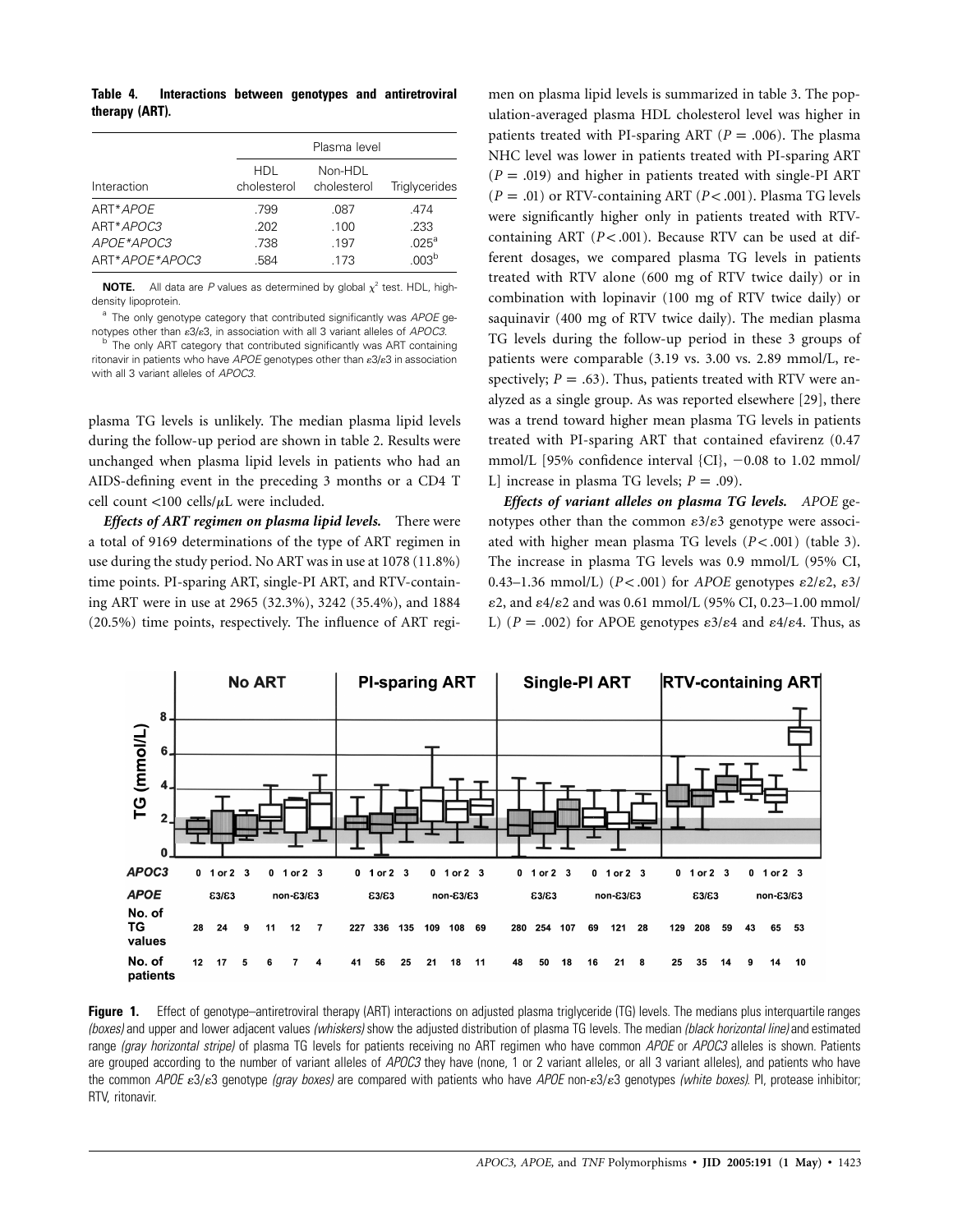**Table 5. Adjusted contribution of demographic factors, antiretroviral therapy (ART), and genotypes to lipoatrophy in study participants.**

| Variable                                                                              | Odds ratio (95% CI)   | P      |
|---------------------------------------------------------------------------------------|-----------------------|--------|
| Baseline age, increase per year                                                       | 1.042 (1.013-1.071)   | .004   |
| Female sex                                                                            | 0.508 (0.235-1.096)   | .084   |
| Cumulative exposure to ART, per month                                                 |                       |        |
| No ddl or d4T or Pl                                                                   | 1.000 (0.988-1.011)   | .999   |
| ddl and/or d4T but no Pl                                                              | 1.035 (1.018–1.053)   | < 0.01 |
| PI but no ddl or d4T                                                                  | 1.009 (0.997-1.021)   | .153   |
| ddl and/or d4T and Pl                                                                 | 1.021 (1.009-1.033)   | &0.01  |
| BMI at baseline, increase per point                                                   | $0.719(0.55 - 0.941)$ | .016   |
| Waist circumference, increase per cm                                                  | 1.148 (1.046–1.26)    | .004   |
| APOE genotype                                                                         |                       |        |
| $\epsilon$ 2/ $\epsilon$ 2, $\epsilon$ 3/ $\epsilon$ 2, or $\epsilon$ 4/ $\epsilon$ 2 | 1.464 (0.73-2.939)    | .283   |
| $\epsilon$ 3/ $\epsilon$ 4 or $\epsilon$ 4/ $\epsilon$ 4                              | 1.152 (0.621-2.138)   | .653   |
| APOC3 genotype                                                                        |                       |        |
| 1 or 2 variant alleles                                                                | 1.044 (0.623-1.751)   | .870   |
| All 3 variant alleles                                                                 | 1.870 (1.013-3.453)   | .046   |
| $TNF - 238G \rightarrow A$                                                            | 1.261 (0.494-3.215)   | .625   |

**NOTE.** Multivariate analysis, adjusted for time (increase in age), diabetes mellitus status, ethnicity, smoking status, body mass index (BMI), waist circumference, and viral load. CI, confidence interval; d4T, stavudine; ddI, didanosine; PI, protease inhibitor.

regards plasma TG levels, *APOE* genotypes other than  $\epsilon 3/\epsilon 3$ were analyzed as a single group. Plasma TG levels were significantly elevated in patients who had all 3 variant alleles of *APOC3* ( $P = .006$ ) but not in patients who had only 1 or 2 variant alleles of *APOC3* ( $P = .83$ ).

The most unfavorable composite genotype consisted of *APOE* genotypes other than  $\epsilon 3/\epsilon 3$  plus all 3 variant alleles of *APOC3* (table 4). The predicted net effect of the *APOE\*APOC3* interaction was a mean 1.24 mmol/L (95% CI, 0.45–2.03 mmol/L) increase in plasma TG levels ( $P = .02$ ). This unfavorable composite genotype was associated with elevations of plasma TG levels in patients in all ART groups; however, the most striking genotype-ART interaction was observed when patients who had the unfavorable composite genotype were treated with RTVcontaining ART (figure 1). Here, the predicted net effect of the *APOE\*APOC3\**RTV interaction was a mean 2.23 mmol/L (95% CI,  $1.33-3.14$  mmol/L) increase in plasma TG levels  $(P < .001)$ . These estimates represent the contribution of the interactions in addition to the specific effects of the covariables listed in table 3. Thus, the mean plasma TG level in patients who had the unfavorable composite genotype was 3.08 mmol/L if no ART was used and increased to 7.33 mmol/L when RTV was used in the regimen  $(P < .001)$  (figure 1).

When patients were exposed to RTV, extreme hypertriglyceridemia (defined as at least 2 determinations at which plasma TG levels were above the 95th percentile of the study population  $[\geq 7.0 \text{ mmol/L}]$ ) was recorded in 4 (15.4%) of 26 patients who had common alleles of *APOE* and *APOC3,* in 3 (20.0%) of 15 patients who had all 3 variant alleles of *APOC3* and common

alleles of *APOE,* in 1 (11.1%) of 9 patients who had *APOE* non- 3/3 genotypes and common alleles of *APOC3,* but in 6 (60.0%) of 10 patients who had the unfavorable composite genotype  $(P = .026)$ . The *TNF*  $-238G \rightarrow A$  polymorphism had no effect on plasma TG levels  $(P = .973)$ .

An additional, single-time-point, cross-sectional analysis of 75 patients who had plasma TG levels ≥2.3 mmol/L and 75 control subjects who had normal plasma TG levels and were matched to patients by age, BMI, sex, and ART group was underpowered for detection of the deleterious effects of variant alleles of *APOC3* or *APOE*. For example, individuals who had *APOE* non- $\epsilon$ 3/ $\epsilon$ 3 genotypes had an odds ratio of 1.41 (95%) CI, 0.65–3.06) for the development of hypertriglyceridemia  $(P = .379).$ 

*Effects of variant alleles on plasma NHC and HDL cholesterol levels.* The  $\epsilon 3/\epsilon 4$  and  $\epsilon 4/\epsilon 4$  *APOE* genotypes were associated with elevated plasma NHC levels  $(P = .038)$  (table 3). As expected, the *APOE* genotype had no influence on plasma HDL cholesterol levels. There was a trend toward lower plasma NHC levels in patients who had 1 or 2 variant alleles of *APOC3*  $(P = .088)$  and in patients who had all 3 variant alleles  $(P = )$ .052). No significant interaction between various genotypes and ART group were identified (table 4). No effect of the *TNF*  $-238G\rightarrow A$  polymorphism on either plasma HDL cholesterol levels or plasma NHC levels was seen ( $P = .592$  and  $P = .881$ , respectively).

Lipid-lowering agents were given more frequently to patients who had *APOE* genotypes other than  $\epsilon 3/\epsilon 3$  (12.2% of determinations) and to patients who had variant alleles of *APOC3* (10.8% of determinations) than to patients who had the *APOE*  $\varepsilon$ 3/ $\varepsilon$ 3 genotype (8.7% of determinations) ( $P = .007$ ) or to patients who had the common alleles of *APOC3* (7.6%) ( $P =$ .023); the models were adjusted for treatment with lipid-lowering agents.

*Lipoatrophy.* A total of 2328 assessments of lipoatrophy (mean, 7.1 assessments/patient; range, 3–9 assessments/patient) were made during the follow-up period in 325 patients. The prevalence of lipoatrophy was 25.2%. Baseline age ( $P = .004$ ), BMI ( $P = .016$ ), and waist circumference ( $P = .004$ ) were associated with lipoatrophy (table 5). Lipoatrophy was associated with cumulative exposure to ddI/d4T, irrespective of the associated use of a PI  $(P < .001)$ . Exposure to a PI in the absence of ddI and/or d4T was not associated with lipoatrophy  $(P =$ .153). The odds ratio for the development of lipoatrophy was higher in patients who had 3 variant alleles of  $APOC3$  ( $P =$ .046) but was not higher in patients who had the  $TNF - 238G \rightarrow A$ polymorphism  $(P = .625)$ .

#### **DISCUSSION**

We report on the identification of a significant genotype-ART interaction that may lead to severe hyperlipidemia in HIV-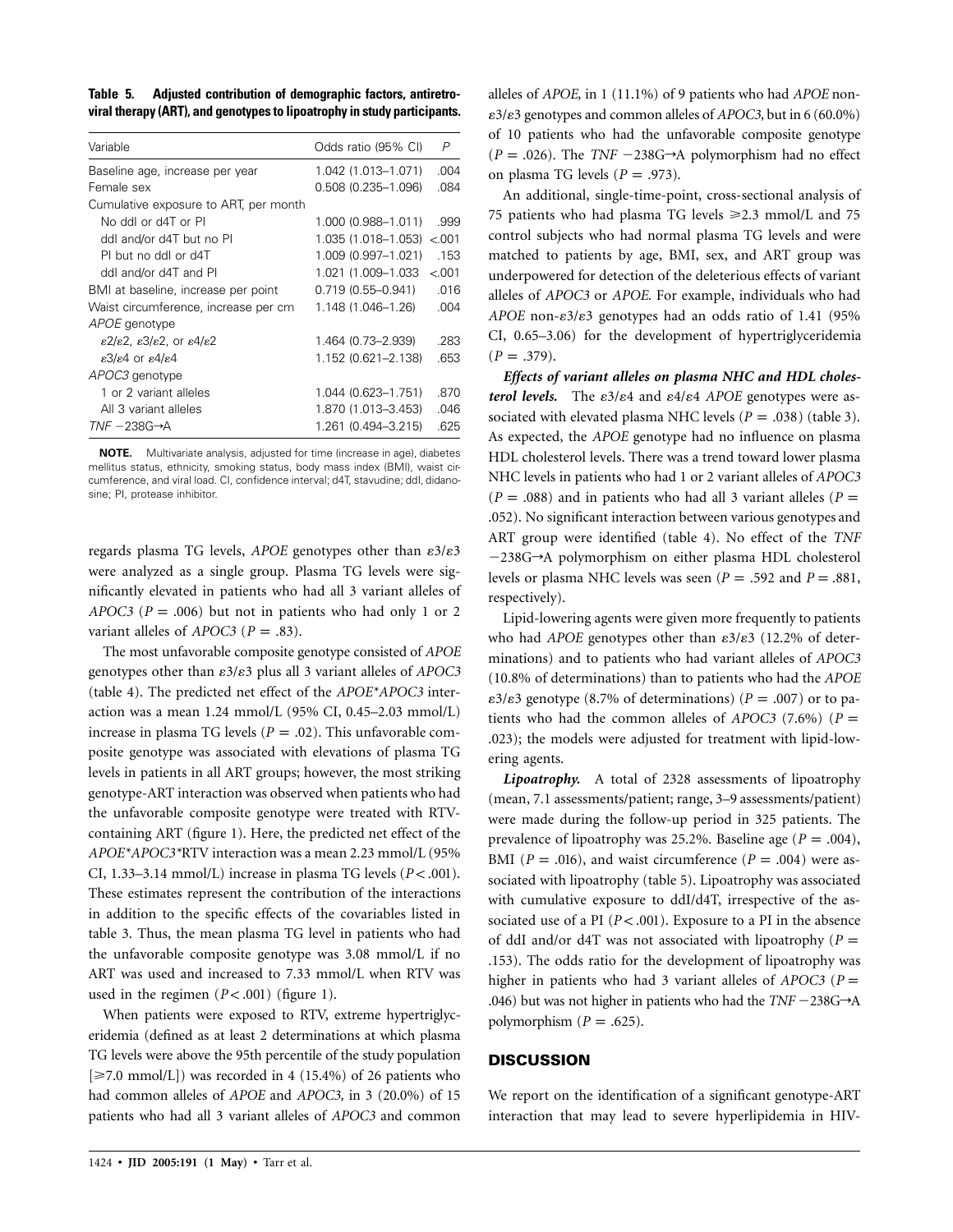infected patients treated with ART. Known genetic variants in *APOC3* and *APOE* contributed significantly to elevations in plasma TG levels to a degree comparable to factors such as age or the use of RTV-containing ART. However, the effect of unfavorable *APOC3* alleles was observed only in patients who received ART. Variant alleles of *APOC3* and *APOE* had no significant effect on plasma HDL cholesterol levels, whereas the effect of variant alleles of *APOE* on plasma NHC levels was additive to that of single-PI ART. Our results extend the findings reported by Fauvel et al. [13], who documented an association between variant alleles of *APOC3* and hypertriglyceridemia in 60 men treated with PIs.

The most relevant finding of our study is the identification of a complex genotype-ART interaction that may lead to extreme hypertriglyceridemia when individuals with an unfavorable composite *APOC3-APOE* genotype are exposed to RTV. Such a phenotypic expression of a latent genetic predisposition to hyperlipidemia has been reported by Rodondi et al. [18]. In this pharmacogenetic study, these authors identified an elevated risk of future hyperlipidemia in *APOE 2* and *4* carriers who developed hypertriglyceridemia during retinoic acid treatment for acne. Conversely, patients who did not have elevations in their plasma TG levels during retinoic acid therapy seemed to be protected against future hyperlipidemia.

We did not identify a genetic predisposition to lipoatrophy in patients in our data set who had the  $TNF - 238G \rightarrow A$  polymorphism. This is in contrast to the findings of 2 other studies [8, 9]. Nolan et al. [8] used a time-to-event model to evaluate the occurrence of lipoatrophy in 191 white men. The frequency of the rare allele ( $f = 0.065$ ) was higher than that in the present study ( $f = 0.035$ ). After 2 years of follow-up, the effect of the *TNF* polymorphism was modest in the study by Nolan et al., but the effect became more pronounced over time. It is possible that we might identify a significant effect of  $TNF - 238G \rightarrow A$ with an extended follow-up period. The greater diagnostic accuracy in the study by Nolan et al. [8] (by the use of radiological assessments of body composition) may further explain the differences between the results of the studies. Although there was an association between lipoatrophy and variant alleles of *APOC3,* the biological mechanism is unclear, and this association needs to be confirmed in other patient populations before it can be considered a true finding.

Longitudinal modeling represents a powerful approach to quantitating the individual contribution of genetic factors and effects of ART in the context of complex traits. We exploited prospectively collected data consisting of  $>2600$  lipid determinations in 329 individuals, during a study period of  $>3$  years. This allowed us to evaluate the influence of the polymorphisms in *APOC3* and *APOE* as well as multiple intervening factors of relevance to plasma lipid levels (age, sex, ethnicity, smoking status, mode of HIV transmission, ART group, CD4 T cell count, HIV viremia, BMI, fasting state, treatment with lipidlowering agents, and diabetes mellitus status). The study patients served as their own controls, through multiple changes in ART and periods when ART was not used. This approach was selected in response to the well-recognized dilemmas in genetic association studies, which regard, particularly, the issues of statistical power, phenotype definition, and the use of appropriate statistical tools. We also attempted a conventional matched control analysis using a single time point, which proved underpowered for identification of the genetic effects. Potential bias arising from overrepresentation of subjects with high plasma lipid levels seems unlikely, because we found that the frequency of determinations was comparable in subjects with low and high plasma lipid levels.

The relatively high frequency of variant alleles of *APOE* and *APOC3* might suggest a potential role for genetic testing before initiation of ART. This merits formal evaluation in a randomized trial. For example, 27.7% of patients in this study were carriers of variant alleles of *APOE,* 17.9% were carriers of all 3 variant alleles of *APOC3,* and 5.8% were carriers of both. The genotyping of treatment-naive patients might be an efficient method to determine the advisability of the administration of RTV-containing ART. Given the risk of hypertriglyceridemia, it might be prudent to select an alternative ART regimen for patients who have unfavorable genotypes.

## **SWISS HIV COHORT STUDY**

The members of the Swiss HIV Cohort Study are M. Battegay, E. Bernasconi, J. Böni, H. Bucher, P. Bürgisser, S. Cattacin, M. Cavassini, R. Dubs, M. Egger, L. Elzi, P. Erb, K. Fantelli, M. Fischer, M. Flepp, A. Fontana, P. Francioli (president), H. Furrer (chairman of the Clinical and Laboratory Committee), M. Gorgievski, H. Günthard, B. Hirschel, L. Kaiser, C. Kind, T. Klimkait, U. Lauper, B. Ledergerber, M. Opravil, F. Paccaud, G. Pantaleo, L. Perrin, J.-C. Piffaretti, M. Rickenbach (head of the Data Center), C. Rudin (chairman of the Mother and Child Substudy), P. Schmid, J. Schüpbach, R. Speck, A. Telenti, A. Trkola, P. Vernazza (chairman of the Scientific Board), R. Weber, and S. Yerly.

#### **References**

- 1. Friis-Moller N, Sabin CA, Weber R, et al. Combination antiretroviral therapy and the risk of myocardial infarction. N Engl J Med **2003**; 349:1993–2003.
- 2. Bernasconi E, Boubaker K, Junghans C, et al. Abnormalities of body fat distribution in HIV-infected persons treated with antiretroviral drugs: the Swiss HIV Cohort Study. J Acquir Immune Defic Syndr **2002**; 31:50–5.
- 3. Carr A, Samaras K, Thorisdottir A, Kaufmann GR, Chisholm DJ, Cooper DA. Diagnosis, prediction, and natural course of HIV-1 proteaseinhibitor–associated lipodystrophy, hyperlipidaemia, and diabetes mellitus: a cohort study. Lancet **1999**; 353:2093–9.
- 4. Fontas E, van Leth F, Sabin CA, et al. Lipid profiles in HIV-infected